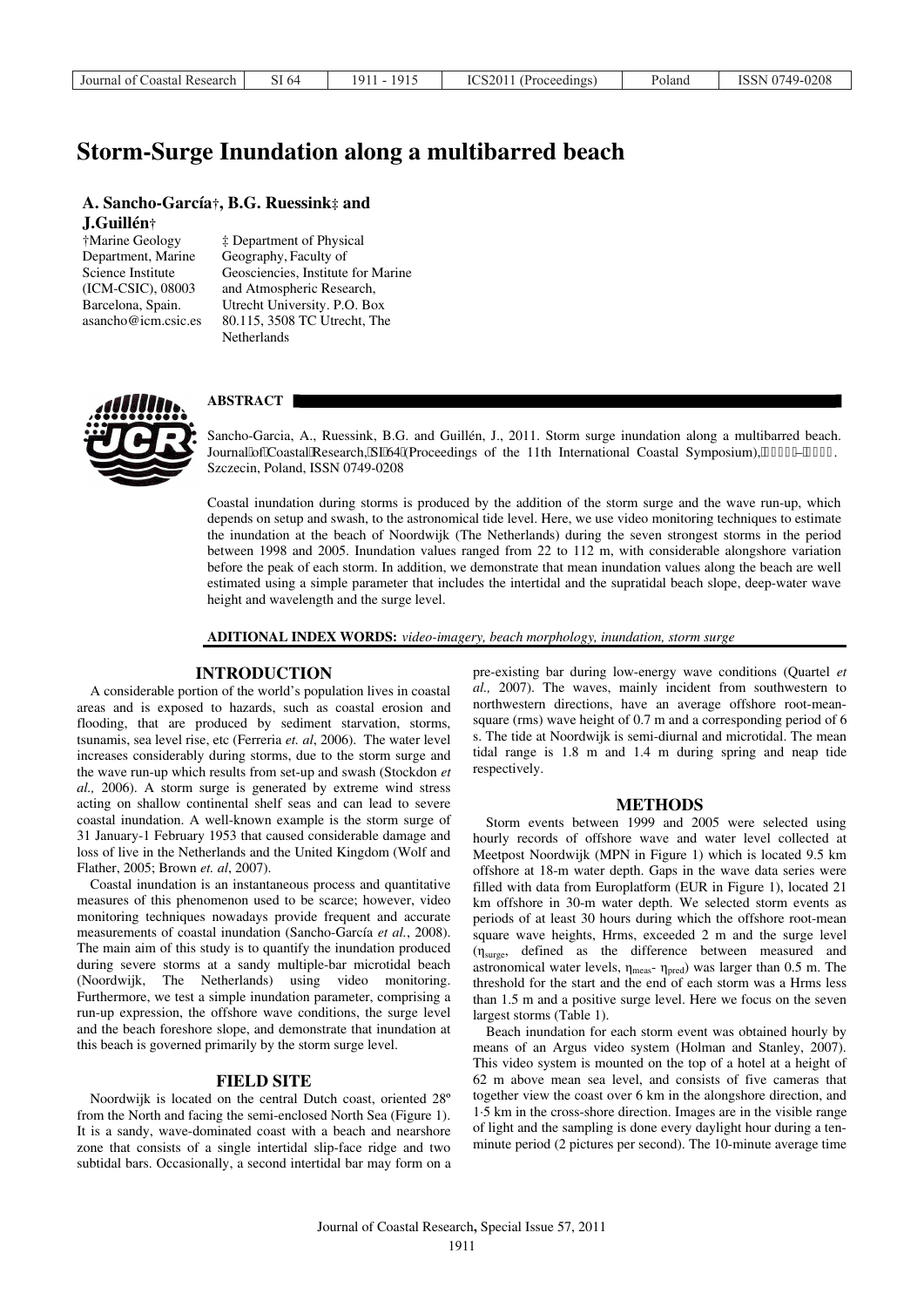| Event | Initial day | $Hrms_{mean}$ | Hrms <sub>max</sub> | Mean Tp | <b>Mean Direction</b> | $\eta_{\text{surge}}$ (mean) | $\eta_{\text{surge}}$ (max) | Duration |
|-------|-------------|---------------|---------------------|---------|-----------------------|------------------------------|-----------------------------|----------|
|       |             | (m)           | (m)                 | (s)     | $^{\rm (o)}$          | (m)                          | (m)                         | (h)      |
|       | 27/10/1998  | 2.3           | 3.4                 | 7.8     | $272 \, (W)$          | 0.7                          | 1.3                         | 98       |
| 2     | 16/02/1999  | 2.4           | 3.5                 | 8.3     | 310 (NW)              | 0.8                          | 1.2                         | 49       |
| 3     | 21/02/1999  | 2.2           | 3.2                 | 8.0     | 305 (NW)              | 0.7                          | 1.1                         | 64       |
| 4     | 07/09/2001  | 2.1           | 2.7                 | 7.8     | 326 (NW)              | 0.6                          | 0.8                         | 88       |
| 5     | 22/02/2002  | 2.4           | 3.2                 | 8.0     | 294 (WNW)             | 0.7                          | 1.2                         | 45       |
| 6     | 05/10/2003  | 2.2           | 3.4                 | 8.0     | 295 (WNW)             | 0.5                          | 1.1                         | 69       |
|       | 15/12/2005  | 2.7           | 3.3                 | 8.6     | 333 (NNW)             | 0.7                          | 1.2                         | 69       |

Table 1: Characterization of storm events.

Argus images were geometrically transformed to obtain a rectified plan view of the beach and the nearshore zone. The region of interest covered 900 m in the alongshore with the camera position in the left side and 300 m, in the cross-shore direction. The pixel size of the rectified images was 1 x 1 m.

The hourly waterline position was extracted from each plan view by the automated alongshore tracking of the intensity maxima across the waterline (Pape *et. al*, 2010). These high intensities are generated by the swash-induced foam. In total, our data set comprise 184 waterlines.

We define beach inundation as the distance between the observed instantaneous waterline and the theoretical waterline position induced by the astronomical tide only. Thus, in order to obtain the inundation, the theoretical position of the waterline related to the astronomical tide had to be estimated. The waterline was extracted from the overall images dataset during low-energy conditions (Hrms<0.7 m and a surge level  $\pm$  3 cm) and with an astronomical tide around  $\pm 5$  cm of -1, -0.75, -0.5, -0.25, +0.25,  $+0.5$ ,  $+0.75$  and  $+1$  m. A linear regression between the alongshore-averaged position of each waterline and the corresponding astronomical tide was computed for each year considering a constant beach slope. The slope of this linear regression was the intertidal beach slope ( $β<sub>int</sub>$ ) (Table 2). Finally, beach inundation was calculated as the distance between the waterline and the theoretical waterline position considering only the astronomical tide along shore-normal beach profiles defined every meter (Figure 2).

The hourly observed inundation at each profile was compared with an inundation parameter,  $I_p$  (1), which includes the beach slope (β), a run-up expression (adapted from Stockdon *et al.*, 2006),  $\beta \cdot (H_0 L_0)^{0.5}$ , where Ho and Lo are the deep-water wave height and wavelength respectively, and the surge level  $(\eta_{\text{surge}})$ ,

$$
\boldsymbol{I}_{P} = \left[ \frac{\beta g (H_{o} g L_{o})^{0.5} + \eta_{\text{surge}}}{\beta} \right] \quad (1)
$$

The beach profile is represented as two lines with different slopes and so that two different beach slopes were defined in order to apply the inundation parameter,  $I<sub>p</sub>$ : the intertidal beach slope, ( $β<sub>int</sub>$ ), calculated previously and the supratidal beach slope ( $β<sub>sun</sub>$ ) estimated from annual beach topographic surveys. The limit to consider and use the supratidal or intertidal beach slope was a water level of +0.9 m NAP ( $\approx$ Dutch ordinance level,  $\approx$  mean sea level) because it is the mean maximum water level of the waterlines considering only the astronomical tide.



Figure 1. Study area with the hydrodynamic data collection: Meetpoint Noordwijk (MPN) and Europlatform (EUR), and with the position of the Argus station. Beach poles indicate distance in kilometres from a regional zero. Beach pole 82 corresponds to  $y=0$ .

Intertidal beach slope values were typically 1:60, characteristic of a dissipative beach, with little interannual variability (Table 2). The supratidal beach was steeper, typically 1:25 (Table 2).

#### **RESULTS**

The seven storms selected were characterized by wave directions from West to North-northwest, surge levels from 0.5 to 1.3 m and wave heights from 1.5 to 3.5 m. The inundation was smallest during events 1 and 4, and largest during events 3 and 6. Observed inundation values varied from 22 m to 112 m. In general, the inundation was alongshore non-uniform before the peak of each storm, except for event 3, and alongshore uniform during and after the peak of the storm.

For similar surge levels and wave heights, inundation values were lower during high tide than low tide. For instance, during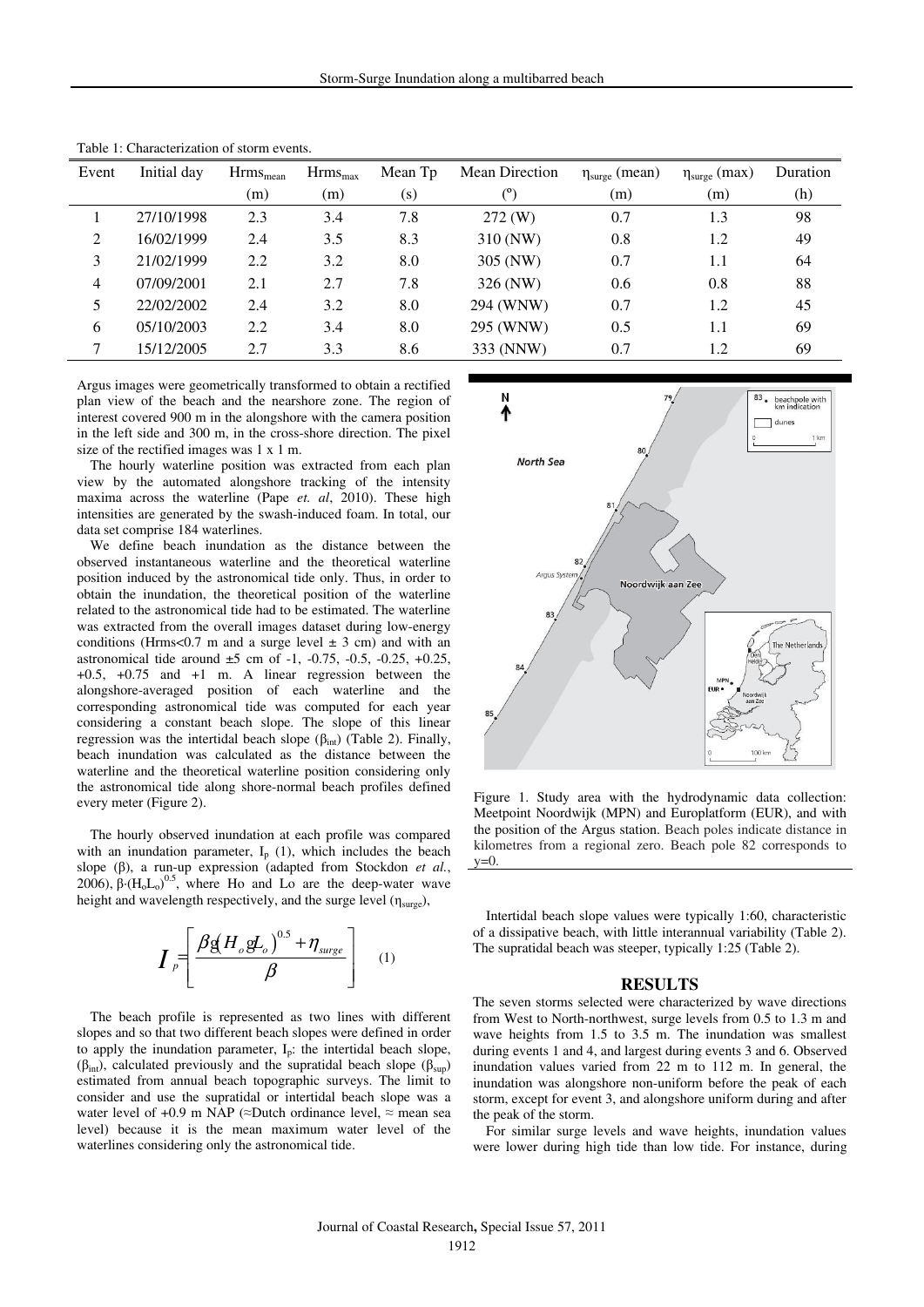event 7 the alongshore-averaged inundation was 20 m and 103 m at high and low tide, respectively (Figure 3).

0.91 (rmse = 8.84 m), and event 4 in the lowest,  $R^2 = 0.65$  (rmse = 12.36) (Table 2).

The correlation-coefficient squared  $R^2$  between the alongshoreaveraged observed inundation and the predicted inundation, Ip, amounted to 0.77. The root-mean-square difference between observations and predictions (rmse) amounted to 11.70 m (Figure 4). In more detail, event 3 resulted in the highest correlation,  $\mathbf{R}^2 =$ 

Finally, the most drastic change in the correlation coefficient along the beach was observed in event 6, in which the  $R^2$ decreased from 0.75 (rmse  $\approx$  12 m) to 0.45 (rmse  $\approx$  17 m) along a distance of 300 m.



Figure 2. Hydrodynamic conditions and inundation at one profile (y = -400 m) for the Event 7. (a) Astronomical tide level; (b) Offshore root-mean-square wave height; (c) Surge level; (d) Cross-shore position of the waterline; (e) Theoretical cross-shore position considering only the astronomical tide; (f) Inundation; (g) Inundation parameter (Eq. 1). Note that cross-shore distance is positive going offshore, hence a decrease to 0 in (d) and (e) indicates that the waterline is located further landward.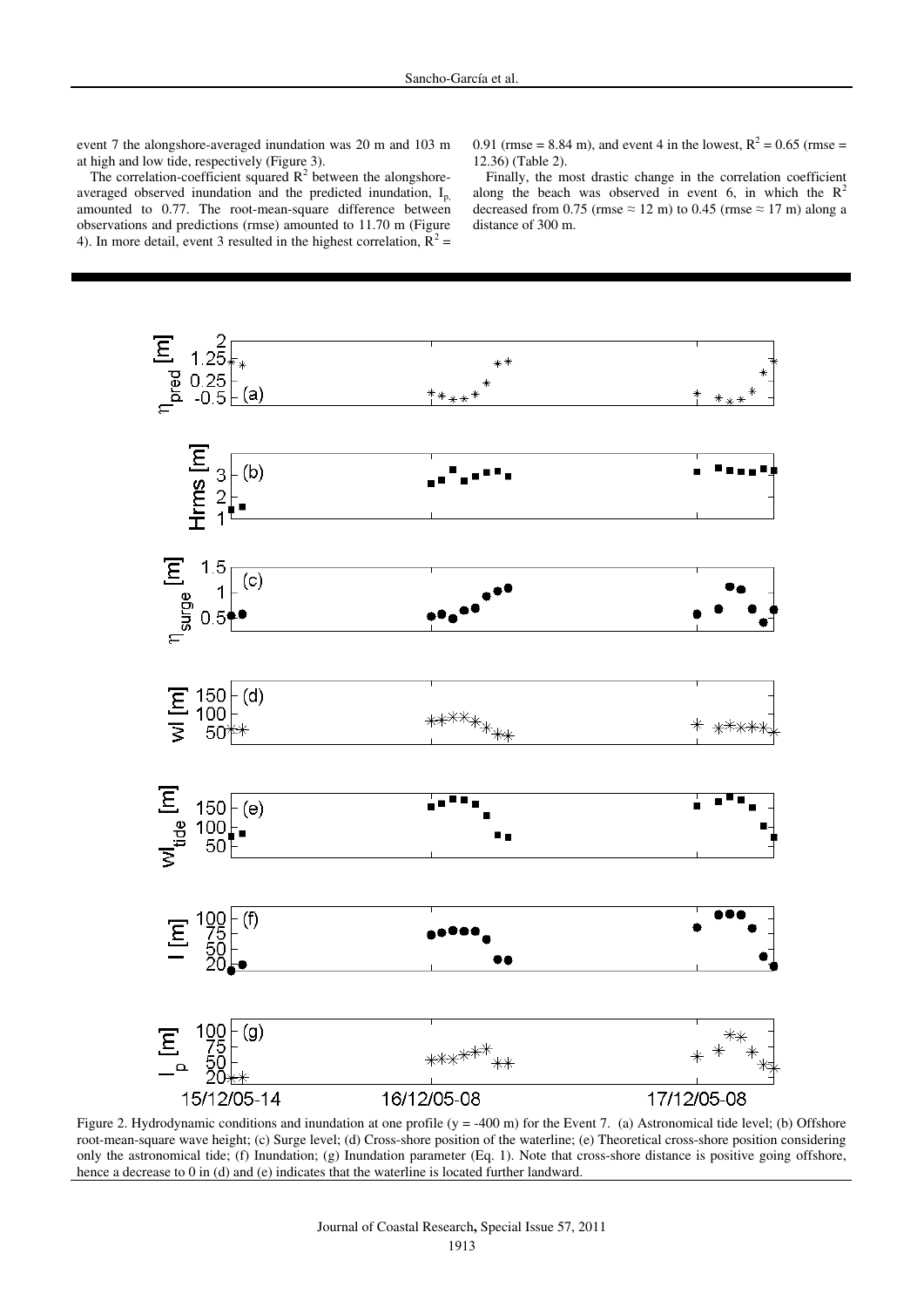

Figure 3. Inundation for event 7 at high tide (a) and at low tide (b). Positions are given in Argus coordinates.

#### **DISCUSSION**

In general, alongshore non-uniform inundation resulted from alongshore non-uniformity in the intertidal bars, present before the storm. As can be seen in Figure 5, the alongshore shapes of the intertidal bar existing some days before the beginning of event 1 and the waterlines before the peak of storm had the same alongshore variation. After event 1, both were uniform. Due to the long storm duration ( $>30h$ ), large Hrms ( $\geq 2m$ ) and large positive surge levels (≥0.5m), the intertidal bars are likely to be destroyed during each storm (Quartel *et al.*, 2007), causing the inundation to become more uniform alongshore. For this reason, events 2 and 3, which were two consecutives northwest storms separately by approximately three days only, differed in behavior. The time span between events 2 and 3 was too short for intertidal sandbars to form and hence the inundation during event 3 was for more uniform prior to its peak than during event 2.

 Brown *et al.* (2007) suggested that the coastal inundation can be severe during storm surge events particularly when they coincide with a high tide and result in overtopping and breaching. However, overtopping and/or breaching did not occur during the studied storms. Accordingly to our results during high tide conditions, inundation was less than during low tide. An explanation would be that during these conditions the waterline is located in the supratidal zone of the beach where the slope is twice higher than the intertidal beach slope and therefore less inundation could be produced. The storms analyzed here are characterized by water levels less than +3 m NAP, not as extreme as during the 1953 storm. This storm was characterized by a significant wave height of 8 m and a large surge (4 m), produced by northern winds, which combined with a high spring tide produced particular high water levels and therefore catastrophic inundation (Wolf and Flather, 2005).

In order to evaluate the contribution of the wave run-up and the surge processes in the inundation at Noordwijk, both terms were independently correlated to the alongshore-averaged inundation. Considering only the surge level term the correlation was  $R^2$  = 0.62 (rmse  $\approx$  14 m) whereas using only the run-up term the correlation decreased to  $R^2 = 0.31$  (rmse  $\approx 20$  m). This suggests that events depended mainly on surge levels. Analyzing event by event, the correlation in almost all events was more or less equal (events 2, 3, 4, 5), worse for event 1 and 6 and even better for event 7 ( $\mathbb{R}^2 = 0.79$ , rmse  $\approx 15$  m) when only the surge level was considered (Table 2). Event 7 is characterized by a wave direction of north-northwestern which is the direction from which the largest waves arrive (Wolf and Flather, 2006; Quera, 2010). At the North-Sea, winds from these directions produces large surge and therefore this will explain the better correlation when the inundation parameter only includes the surge level. On the other hand, event 4 was characterized by a constant northwest wave direction and wave heights and surge levels values approximately constant during the event, yet it produced the lowest correlation. The reason for this is not well understood.



Figure 4. Inundation parameter versus alongshore-averaged observed inundation. Solid line represents the best fit to the data and dashed line is a 1:1 line.

### **CONCLUSIONS**

A new methodology for calculating the inundation in a sandy multiple-bar microtidal beach using video observations has been developed and applied to Noordwijk beach in the Netherlands. The estimated inundation varied between 22 and 112 m, and was non-uniform in the alongshore prior to the peak of a storm because of alongshore variations in the intertidal sandbars. During the peak of the storm, most of the intertidal sandbars disappeared and the inundation then became more uniform in the alongshore. Our simple inundation parameter.  $I<sub>p</sub>$ , that includes a run-up expression and the surge level, estimated the observations reasonably well and indicated that the surge level was the main factor influencing the magnitude of the inundation. We believe that our inundation parameter can be used as a predictive tool to forecast inundation and be useful to highlight the critical situations that might result in severe dune erosion or infrastructural damage.

# **LITERATURE CITED**

Brown, J.D., Spencer, T., and Moeller, I. 2007. Modelling storm surge flooding of an urban area with particular reference to modeling uncertainties: A case study of Canvey Island,